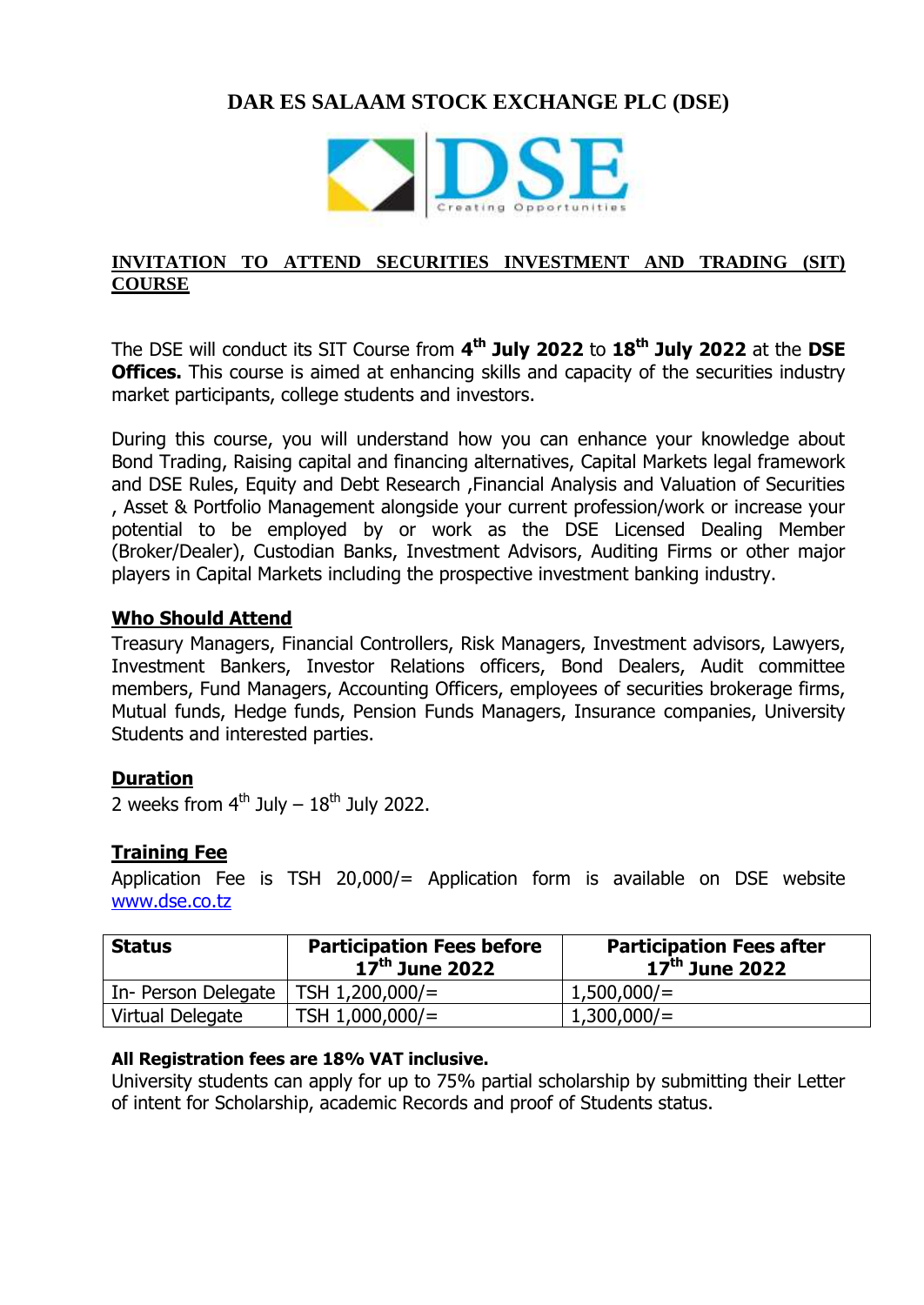## **Fees payment**

All cheques should be payable to "DAR ES SALAAM STOCK EXCHANGE" All participants who register should remit funds to DAR ES SALAAM STOCK EXCHANGE at **CRDB Bank, Tower Branch ,TZS A/C no. 0150390527302**

## **Participation**

Kindly confirm participation before  $01<sup>st</sup>$  July 2022 by filling the application form and send to the following email addresses: [Bross@dse.co.tz](mailto:Bross@dse.co.tz) and copy, [info@dse.co.tz](mailto:info@dse.co.tz)

> Yours sincerely, **DAR ES SALAAM STOCK EXCHANGE**

*Brighton Ross Kinemo* **For: CHIEF EXECUTIVE OFFICER**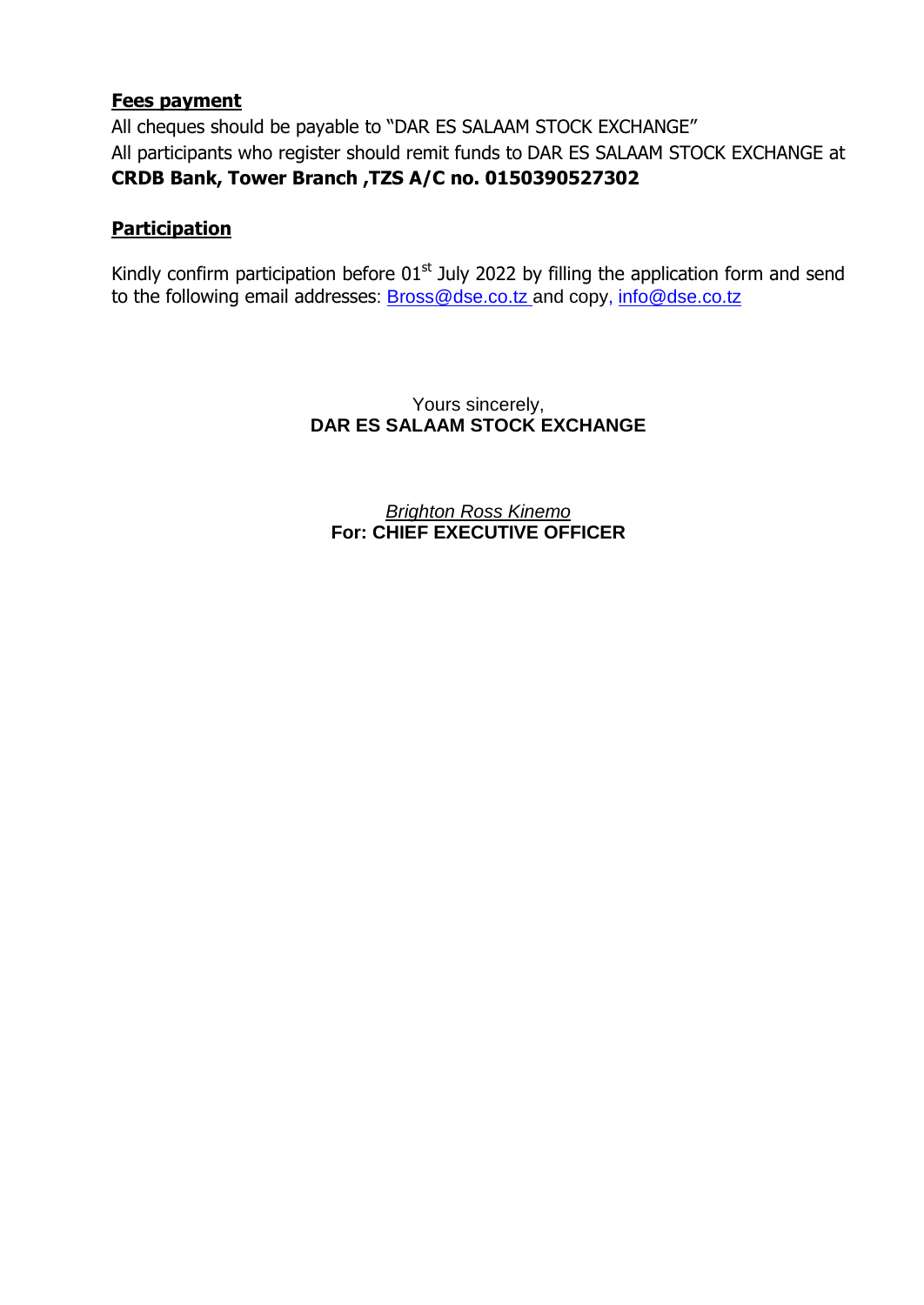| SECURITIES INVESTMENT AND TRADING                      |                                                                                                     |                                              |  |  |
|--------------------------------------------------------|-----------------------------------------------------------------------------------------------------|----------------------------------------------|--|--|
|                                                        | <b>COURSE</b>                                                                                       | <b>Date</b>                                  |  |  |
| <b>Course Overview</b>                                 |                                                                                                     | Monday, 4th July 2022 02:00 PM - 06:00 PM    |  |  |
|                                                        | <b>Lesson 1: Overview of the Capital Markets</b>                                                    |                                              |  |  |
|                                                        | 1. Meaning of Capital Markets                                                                       |                                              |  |  |
|                                                        | 2. Participants of Capital Markets                                                                  |                                              |  |  |
|                                                        | 3. Difference between Money Market and Capital Markets                                              |                                              |  |  |
|                                                        | 4. Money Market Instruments                                                                         |                                              |  |  |
|                                                        | 5. Types and Roles of Financial Institutions in Capital markets                                     |                                              |  |  |
|                                                        | <b>Lesson 2: Securities Market</b>                                                                  | Tuesday, 5th July 2022 02:00 PM - 06:00 PM   |  |  |
|                                                        | 1. Definition of Securities and Securities Market                                                   |                                              |  |  |
|                                                        | 2. Structure of Tanzania Securities Market                                                          |                                              |  |  |
|                                                        | 3. Types of Securities                                                                              |                                              |  |  |
|                                                        | 4. Risk and Return Profile of Different Securities                                                  |                                              |  |  |
|                                                        | 5. Issuers of Securities Market                                                                     |                                              |  |  |
|                                                        | 6. History and Evolution of the Stock Markets                                                       |                                              |  |  |
|                                                        | 7. Demutualization of Stock Exchanges                                                               |                                              |  |  |
|                                                        | 8. Process of Raising Capital via IPO                                                               |                                              |  |  |
|                                                        | 9. DSE Market Segments                                                                              |                                              |  |  |
|                                                        | 10. Listing Requirements for DSE<br><b>Lesson 3: Introduction to Bonds and Fixed Income Trading</b> |                                              |  |  |
|                                                        | 1. What is a Bond                                                                                   | Wednesday, 6th July 2022 02:00 PM - 06:00 PM |  |  |
|                                                        | 2. Structure of Bond Market                                                                         |                                              |  |  |
|                                                        | 3. Key Features of Bonds and Definition of Terms                                                    |                                              |  |  |
|                                                        | 4. Understand Yield Curve, Coupon and Price                                                         |                                              |  |  |
|                                                        | 5. Yield Calculations and Bond Calculator                                                           |                                              |  |  |
|                                                        | 6. Treasury Bond Issuance Process                                                                   |                                              |  |  |
|                                                        | 7. Trading and Investment for Bonds in Secondary Market                                             |                                              |  |  |
|                                                        | 8. Overview of Sustainability Bonds                                                                 |                                              |  |  |
|                                                        | 9. CBI Guidelines for Sustainability Bonds                                                          |                                              |  |  |
|                                                        | 10. ICMA Guidelines for Sustainability Bonds                                                        |                                              |  |  |
|                                                        | <b>Lesson 4: Overview of Equity Market</b>                                                          | Friday, 8th July 2022 02:00 PM - 06:00 PM    |  |  |
|                                                        | 1. The Concept of Stock/Shares                                                                      |                                              |  |  |
|                                                        | 2. Types of Shares                                                                                  |                                              |  |  |
|                                                        | 3. Initial Public Offering                                                                          |                                              |  |  |
|                                                        | 4. Why Companies Sell Shares                                                                        |                                              |  |  |
|                                                        | 5. Investing in Shares                                                                              |                                              |  |  |
|                                                        | 6. Risks and benefits of shares                                                                     |                                              |  |  |
|                                                        | 7. How to buy and sell shares                                                                       |                                              |  |  |
|                                                        | 8. Market Indices                                                                                   |                                              |  |  |
|                                                        | 9. Types of Funds (Mutual Funds, Exchange traded Funds, Index                                       |                                              |  |  |
|                                                        | Funds)                                                                                              |                                              |  |  |
|                                                        | 10. Equity Trading Operations.                                                                      |                                              |  |  |
|                                                        | 11. Market Manipulations and Surveillance                                                           |                                              |  |  |
| <b>Lesson 5: Understanding of Financial Statements</b> |                                                                                                     | Monday, 11th July 2022 02:00 PM – 06:00 PM   |  |  |
|                                                        | 1. Overview of Financial Statement                                                                  |                                              |  |  |
|                                                        | 2. Understanding Balance Sheet                                                                      |                                              |  |  |
|                                                        | 3. Understanding Income Statement                                                                   |                                              |  |  |
|                                                        | 4. Understand Cash Flow Statement                                                                   |                                              |  |  |
|                                                        | 5. Interpretation of Financial Statements for Decision-Making                                       |                                              |  |  |
|                                                        | Purposes                                                                                            |                                              |  |  |
|                                                        | 6. Overview of Annual Reports                                                                       |                                              |  |  |
|                                                        | 7. Corporate Financial Scandals                                                                     |                                              |  |  |
|                                                        |                                                                                                     |                                              |  |  |